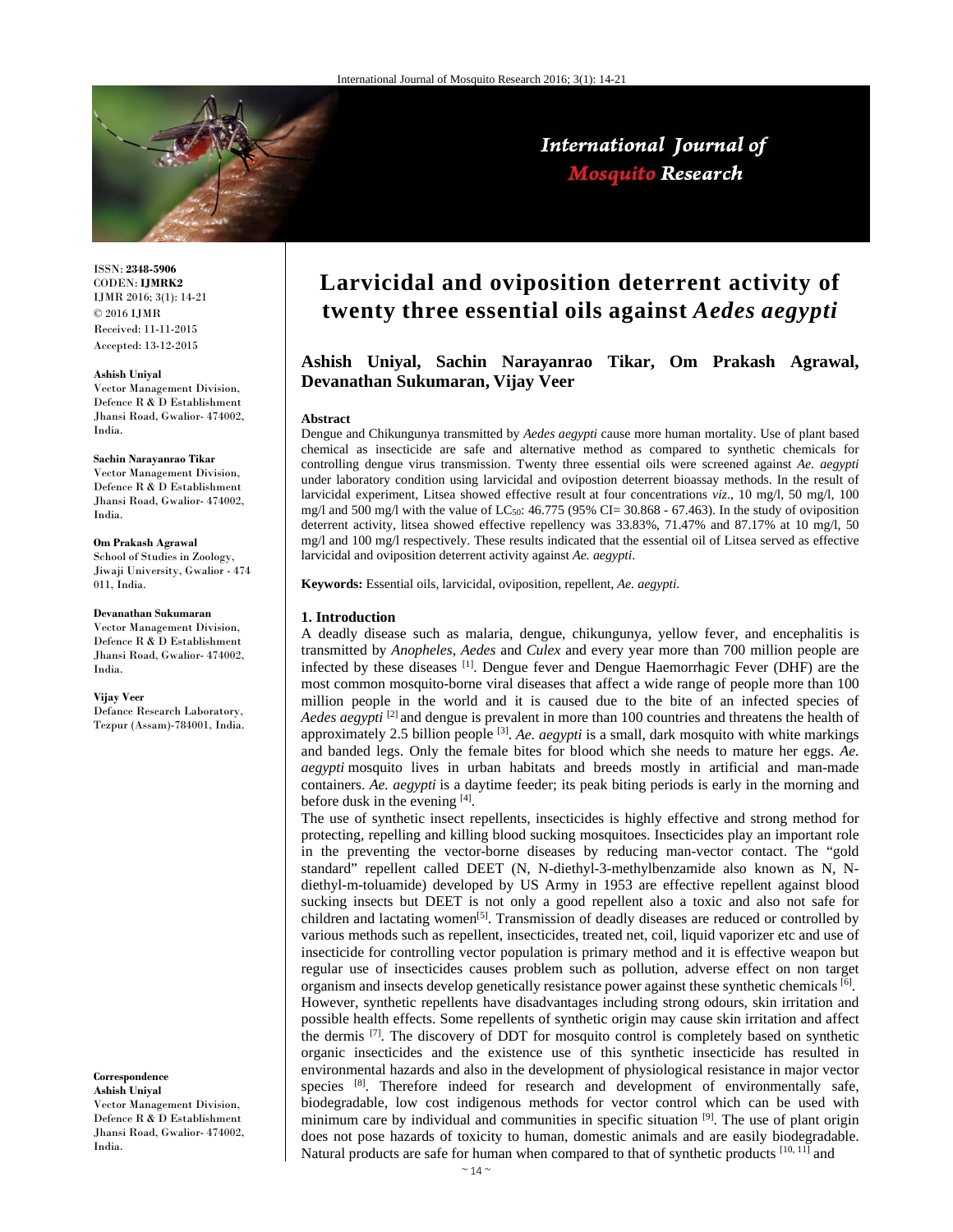according to Kweka *et al.* [12] The plant products to reduce human vector contact are a common practice.

Essential oils a secondary complex form of highly volatile plant product and its aromatic quality play an alternative role use as an insecticidal and the phytochemical of essential oils contain various bioactive compounds which are useful for controlling vector borne diseases [13]. Many researchers reported the extract of essential oils from several parts of plant showed activity as repellent, insecticide, larvicide and oviposition-deterrent against various species of mosquito species <sup>[14]</sup>. First time pyrethrins were obtained from *Chrysanthemum* flowers as an effective pesticide and thus the industry of pyrethrin was born [15]. Essential oil is a complementary safe and biodegradable plant product use as a mosquito management program and the natural volatile substances known to have repellent property. However, plantbased products are still extensively used in the traditional way in rural communities for protection from mosquito [16].

The use of essential oils a plant based chemical contain allelochemicals or phytochemicals are safe, biodegradable, safe for non-target organism and also used as pesticides for many years against agricultural insects [17]. The synergistic effect of phytochemicals of plant based product showed different properties such as insecticidal, fungicidal, bactericidal, antiviral, antifeedant or insect growth inhibitor [18] and causes toxic effects on various insects [19]. Plant essential oils act as natural insecticides and also play important role for controlling vector borne diseases [20].

The present study was aimed to identify the effective essential oil for vector control with the help of larvicidal and oviposition activities against *Ae. aegypti* at various concentrations under laboratory conditions.

## **2. Material and Methods**

#### **2.1 Test Insect**

The test mosquitoes *Ae. aegypti* were reared in the laboratory conditions in wooden cages  $(750 \times 600 \times 600 \text{ mm})$  for feeding and egg laying on a filter paper strip in a plastic container/bowl containing 250 ml of water. Cotton with 10% sugar solution was provided for nourishment and the female mosquitoes were fed on rabbits for blood meal initially for two days and then at every alternative days. The eggs were collected and transferred to a bowl containing two liters of water, for rearing of hatched larvae up to adult stage. Brewer's yeast powder was provided as food for larvae and water was changed on alternate days. The pupae were collected and kept in small cages  $(550 \times 450 \times 450 \text{ mm})$  covered with cotton cloth for emerging into the adult. *Ae. aegypti* (five to six days old) adults were drawn from the stock colony maintained at  $27\pm2$  °C and  $70\pm5\%$  RH for all the evaluations.

## **2.2 Essential Oils**

Twenty three essential oils namely amyris (*Amyris balsamifera*), basil (*Ocimum basilicum*), black pepper (*Piper nigrum*), camphor (*Cinnamomum camphora*), catnip (*Nepeta cataria*), chamomile (*Anthemis nobilis*), cinnamon (*Cinnamamomus zeylanicum*), citronella (*Cymbopogon winterianus*), dill (*Anethum graveolens*), frankincense (*Boswellia carteri*), galbanum (*Ferula galbaniflua*), geranium (*Pelargonium graveolens*), jasmine (*Jasminum grandiflorum*), juniper (*Juniperus communis*), lavender (*Lavandula angustifolia*), lemon scented (*Eucalyptus citriodora*), lemongrass (*Cymbopogon citrates*), litsea (*Litsea cubeba*), peppermint (*Mentha piperita*), rosemary (*Rosmarinus* 

*officinalis*), rosewood (*Aniba rosaeodora*), tagetes (*Tagetes minuta* thyme (*Thymus serpyllum*) were obtained from the authentic source of trade / Fragrance and Flavour Development Center (FFDC), Kannauj (Uttar Pradesh).

# **3. Test Procedure and Methods.**

# **3.1 Larvicidal Bioassay**

The larvicidal experiment tested against third instar larvae of *Ae. aegypti* mosquito according to WHO protocol [21] with minor modification. Four concentration of stock solution 10 mg/l, 50 mg/l, 100 mg/l, 500 mg/l were prepared. For larval toxicity twenty 3rd instar larvae of *Ae. aegypti* were transferred in 250 ml of each glass beaker containing 100 ml tab water. For treatment 1ml of test solution was introduced in beaker and acetone served as a negative control. The test was replicated three times for each test concentration. After 1, 12, and 24 hour's total number of dead larvae in each beaker was counted.

# **3.2 Oviposition Deterrent Activity**

Essential oils were evaluated at three concentrations such as 10 mg/l, 50 mg/l, 100 mg/l prepared in acetone and acetone served as a control. For oviposition support a filter paper strip was placed in internal surface of treated and control bowl of 500 ml capacity filled with 100 ml distilled water and the filter paper was half submerged in water. Twenty gravid *Ae. aegypti* female mosquitoes (5-7 days old) were released in a bioassay cage (60 x  $60 \times 45$  cm). The bioassay was conducted in a laboratory using Xue *et al*  $[22]$  with slight modification. One milli litre solution from stock solution was dispensed in 100 ml of water and 1 ml acetone solution served as a control was used. After half an hour's treated and control bowl were placed diagonal position in bioassay cage. The eggs laid in each cup were counted daily after removal of the oviposition filter paper. Four replicates were performed for oviposition test.

#### **3.3 Statistical Analyses**

Effectiveness of the test oils was determined by comparing the 95% confidence intervals of the  $LC_{50}$  values and the values of effective  $LC_{50}$  were obtained through probit analysis and by use of POLO PLUS-PC 2.0 software. The oviposition activity index (OAI), was calculated using the following formula  $[23]$ . OAI= (NT-NC)/ (NT+NC). The percent effective repellency (ER %) for each essential oil was calculated in case of the test solution as a deterrent using the following formula  $^{[24]}$ . ER%= (NC-NT)/ NC X 100. Where NT is the total number of eggs in the treated solution, and NC is the total number of eggs in the control solution. The OAI ranges from  $-1$  to  $+1$ , with 0 indicating neutral response. The negative index values indicate that more eggs were deposited in the test bowl than in the control bowl, the test solutions were attractive. However, negative index value more eggs in the control bowl than in the test bowl and the test solutions were a deterrent. The data was analyzed by independent *t* test using statistical software (SigmaStat V2.03).

# **4. Results**

# **4.1 Larvicidal Bioassay**

In the present study, twenty three essentials oils were screened against third star larvae of *Ae. aegypti.* The result obtained from larvicidal activity and lethal dose of twenty three essential oils to *Ae. aegypti* shown in Table 1 and 2. Out of twenty three essential oils litsea exhibited least  $LD_{50}$  values ranging from 46.775% (95% CI= 30.868 - 67.463) followed by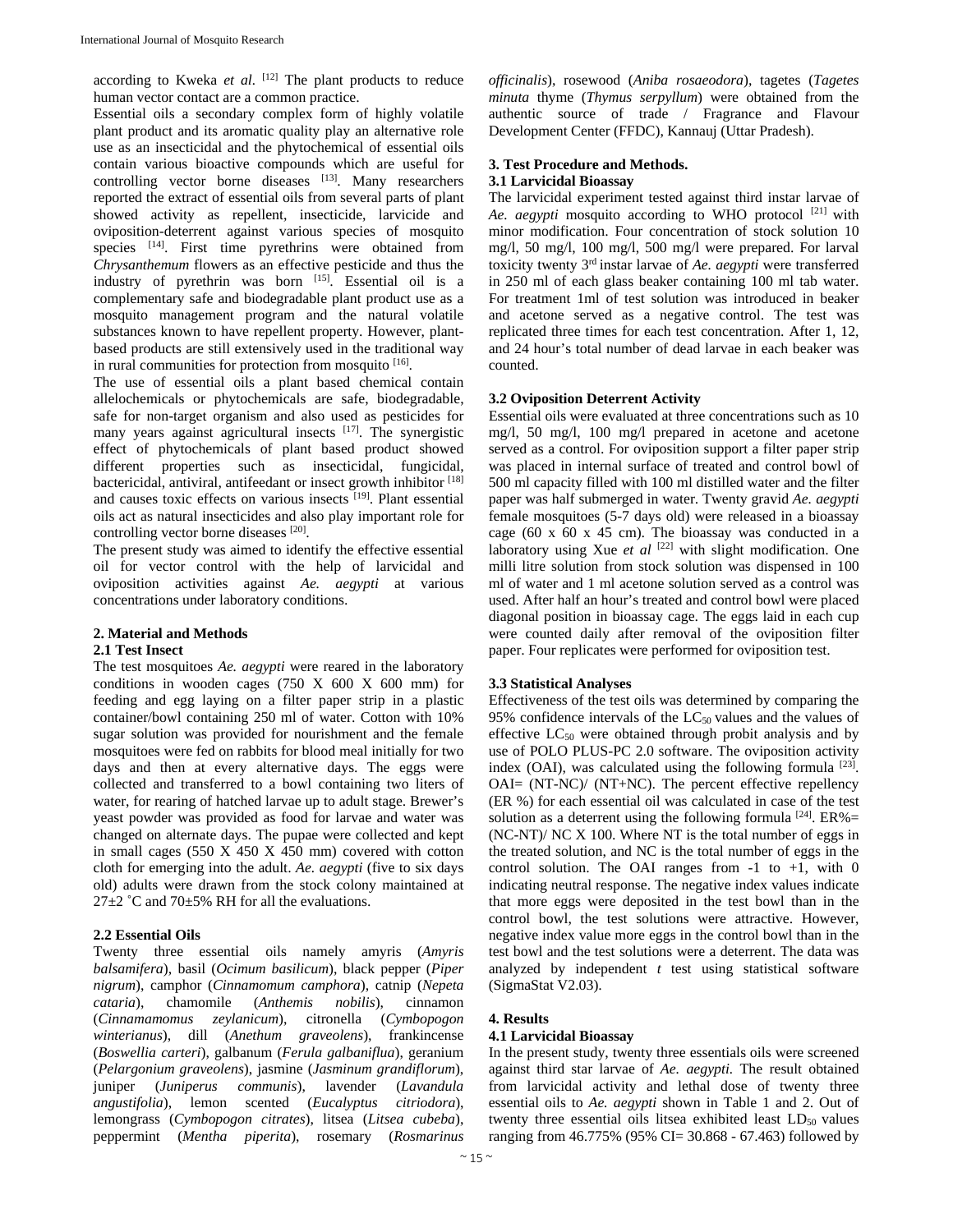rosewood with  $LD_{50} 57.8\%$  (95% CI= 43.428 - 76.078) and juniper with  $LD_{50}$  values ranging from 276.076% (95% CI= 190.498 - 465.987) against *Ae. aegypti* larvae. The result indicated that litsea oil most effective promising. However, geranium showed  $LD_{50}$  61.154 % (95% CI= 40.180 - 91.205) followed by lemon scented and lemongrass with  $LD_{50}$  70.711 % (95% CI= 46.097 - 108.466) and 79.711 % (95% CI= 60.629 - 105.769), respectively.

### **4.2 Oviposition Deterrent Bioassay**

The result obtained from the oviposition deterrent of twenty three essential oils to *Ae. aegypti* shown in Table 3. The present results showed that the different concentrations of essential oils reduced number of eggs deposited by gravid females *Ae. aegypti* of treatment at 10 mg/l, 50 mg/l and 100 mg/l concentrations. The range of mean number of eggs laid in twenty three essential oils at three different concentrations 10 mg/l, 50 mg/l and 100 mg/l of litsea showed effective results are  $225.00 \pm 12.21$ ,  $91.00 \pm 3.03$  and  $65.25 \pm 7.81$  eggs per bowl respectively and showed significant difference with controls (*P*<0.05) and the least result of eggs laid by *Ae. aegypti* mosquito showed by juniper are  $265.75 \pm 9.01$ ,  $252.00$  $\pm$  4.49 and 177.50  $\pm$  7.47 eggs per bowl at 10 mg/l, 50 mg/l and 100 mg/l concentration respectively showed significant difference with controls (*P*<0.05). The effective repellency percentage was showed by litsea against oviposition was 33.83% in 10 mg/l, 71.47% in 50 mg/l and 87.17% in 100 mg/l concentration. However, The range of oviposition activity index of litsea at three concentrations (10 mg/l, 50 mg/l and 100 mg/l) paired with control ranged from -0.2 to -0.8 and the lowest percentage of effective repellency was showed by juniper against oviposition was -99.44% in 10 mg/l, 24.00% in 50 mg/l and 48.96% in 100 mg/l concentration. Likewise, the range of oviposition activity index of juniper at three concentrations (10 mg/l, 50 mg/l and 100 mg/l) paired with control ranged from 0.3 to -0.3 and the result showed that gravid *Ae. aegypti* females preferred to lay eggs in control bowl as well as treated bowl with respect to treated bowl and control bowl.

## **5. Discussion**

Plant contains chemical compounds such as alkaloids, terpenoids, tannins and essential oils which are used as a defence purpose against herbivorous, other insects and having anti-insect property [25]. Essential oils are highly volatile and bioactive compound with high volatile vapour toxicity against mosquito and also contain biologically active agents which are responsible for repelling mosquito and more than 2000 plant species showed insecticidal activity [15]. According to Tawatsin *et al* <sup>[26]</sup>. The property of essential oil depend on various factors are species, cultivating conditions, maturation of harvested plants, plant storage, extraction method and volatility. Essential oils have effective chemicals causes combined effect of repellent activity against mosquito and all essential oils contain combination of different chemical compounds having different repellent property and the effective chemicals are responsible for repelling gravid females for egg laying because gravid female mosquito are highly sensitive towards volatile compounds and repellent product as compared to host seeking mosquitoes <sup>[27]</sup>. *Ae. aegypti* find oviposition site mainly fresh water container and gravid female move away from the breeding site without laying egg from oviposition repellent site [28a-28b].

In the present study of larvicidal activity, litsea oil exhibited effective larvicidal property as compared to twenty three essential oils. However, another species *Litsea salicifolia*  showed effective pesticides activity against *Ae. aegypti* mosquitoes [29] and *Litsea cubeba* and *Litsea salicifolia*  showed larvicidal activity against *Anopheles arabiensis*, *Anopheles gambiae* and *Culex quinquefasciatus* [30]. Manimaran *et al* <sup>[31]</sup>. Reported that some essential oils namely calamus, cinnamon, citronella, clove, eucalyptus, lemon, mentha and orange exhibited 100% larvicidal and knockdown activities against *Culex quinquefasciatus*. However, according to Amer and Mehlhorn  $[32]$  camphor, thyme, lemon, cedorwood, cinnamon, eucalyptus, menthe, citronella, geranium, lemongrass showed larvicidal activity against *Ae. aegypti*.

In the present result of essential oils oviposition deterrent activity against *Ae. aegypti* gravid female mosquito showed promising results such as litsea showed effective result with significance differences between tested and control by paired *t*-test (*P*< 0.05) in comparison of twenty three essential oils. The OAI range of litsea from -0.2 to -0.8 values indicated that the test solutions were deterrents at the range of 10mg/l to 100mg/l. Likewise, rosewood and geranium also showed effective OAI range with negative value from -0.2 to -0.7 and 0.1 to -0.7 respectively with significance differences tested and control (*P*< 0.05). The negative and positive value of oviposition activity index (OAI) showed in table 3, the positive index values (+) indicated that the test solutions were attractant, the negative index values (–) indicated that the test solutions were deterrents and 0 indicating neutral response.

The effective oviposition deterrent could be useful for mosquito control programmes against mosquitoes [33]. Identification of phytochemicals from plant uses as effective repellent, deterrent, insecticide etc. against deadly mosquitoes for mosquito vector management program are useful for making effective eco-friendly, safe, biodegradable, nontoxic and safe for non-targeting organism as compared to synthetic chemicals.

**Table 1:** Larval mortality percentage of 3rd instar larvae of *Ae. aegypti* exposed for 24 hours to different concentrations of 23 essential oils

| compound | <b>Concentration</b> | Mortality % 1 hr | Mortality % 12 hrs | Mortality % 24 hrs |
|----------|----------------------|------------------|--------------------|--------------------|
|          |                      | $Mean \pm SE$    | $Mean \pm SE$      | $Mean \pm SE$      |
|          | $10 \text{ mg}/l$    | $0 \pm 0$        | $0\pm 0$           | $3\pm0$            |
| Amyris   | $50 \text{ mg}/1$    | $0\pm 0$         | $6 \pm 0.59$       | $11 \pm 0.34$      |
|          | $100 \text{ mg/l}$   | $5 \pm 0.34$     | $8 \pm 0.34$       | $23 \pm 0.68$      |
|          | $500 \text{ mg}/1$   | $15 \pm 0$       | $23 \pm 0.9$       | $49 \pm 0.68$      |
| Basil    | $10 \text{ mg}/l$    | $0\pm 0$         | $3\pm0$            | $1 \pm 0$          |
|          | $50 \text{ mg}/1$    | $0\pm 0$         | $15 \pm 0.59$      | $14 \pm 0.68$      |
|          | $100 \text{ mg/l}$   | $4 \pm 0.34$     | $24 \pm 0.59$      | $21 \pm 1.02$      |
|          | $500 \text{ mg/l}$   | $15 \pm 0$       | $36 \pm 0.59$      | $40 \pm 1.7$       |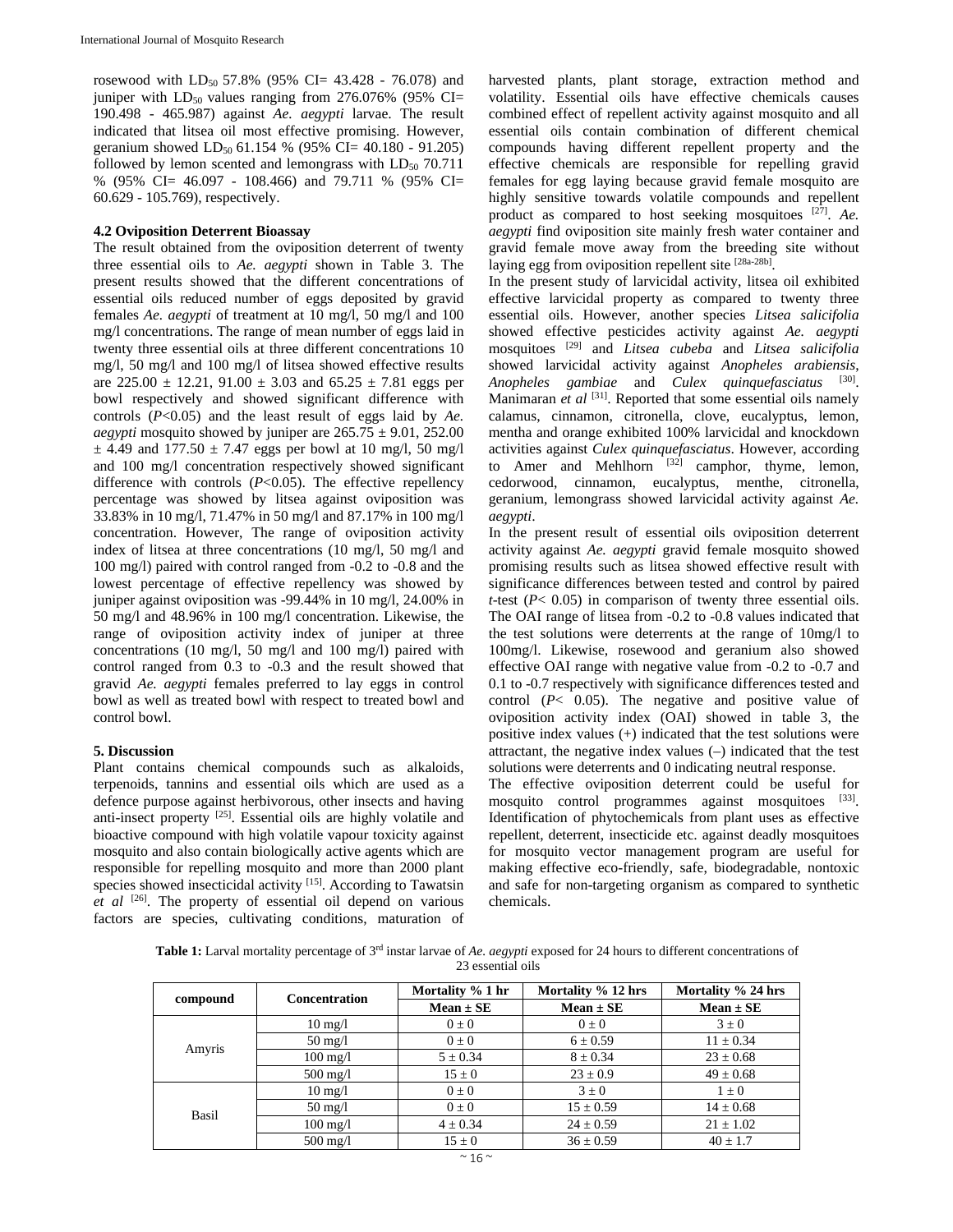|               | $10 \text{ mg/l}$     | $0 \pm 0$     | $3 \pm 0$               | $1 \pm 0$     |
|---------------|-----------------------|---------------|-------------------------|---------------|
| Black pepper  | $50 \text{ mg/l}$     | $0 \pm 0$     | $6 \pm 0.59$            | $11 \pm 0.34$ |
|               | $100$ mg/l            | $4\pm0$       | $16 \pm 0.34$           | $22 \pm 0.34$ |
|               | 500 mg/l              | $13 \pm 0.34$ | $28 \pm 0.34$           | $49 \pm 0.34$ |
|               | $10 \text{ mg/l}$     | $0 \pm 0$     | $2\pm0.34$              | $3 \pm 0$     |
| Camphor       | $50$ mg/l             |               |                         |               |
|               |                       | $0 \pm 0$     | $6 \pm 0$<br>$12 \pm 0$ | $13 \pm 0.34$ |
|               | $100$ mg/l            | $5\pm0.34$    |                         | $21 \pm 0$    |
|               | $500$ mg/l            | $15\pm0$      | $21 \pm 0$              | $47 \pm 0.34$ |
|               | $10 \text{ mg}/l$     | $0\pm0$       | $3 \pm 0$               | $4 \pm 0.34$  |
| Catnip        | $50 \text{ mg/l}$     | $0\pm0$       | $12\pm0$                | $17 \pm 0.34$ |
|               | $100$ mg/l            | $8 \pm 0.34$  | $21 \pm 0$              | $20 \pm 0.68$ |
|               | $500$ mg/l            | $21 \pm 0.59$ | $30 \pm 0$              | $43 \pm 0.9$  |
|               | $10 \text{ mg}/l$     | $0 \pm 0$     | $0 \pm 0$               | $1 \pm 0.34$  |
| Chamomile     | $50 \text{ mg/l}$     | $0 \pm 0$     | $7 \pm 0.34$            | $11 \pm 0.34$ |
|               | $100$ mg/l            | $7 \pm 0.34$  | $18\pm0$                | $23 \pm 0.68$ |
|               | $\overline{500}$ mg/l | $16 \pm 0.34$ | $26 \pm 0.34$           | $44 \pm 0.34$ |
|               | $10 \text{ mg}/l$     | $0\pm 0$      | $3 \pm 0$               | $1 \pm 0.34$  |
|               | $50 \text{ mg/l}$     | $0 \pm 0$     | $8 \pm 0.34$            | $9 \pm 0$     |
| Cinnamon      | $100$ mg/l            | $8 \pm 0.34$  | $25\pm0.34$             | $26 \pm 0.34$ |
|               | $500$ mg/l            | $17 \pm 0.34$ | $30\pm0$                | $49 \pm 0.34$ |
|               | $10$ mg/l             | $0\pm 0$      | $2 \pm 0.34$            | $2 \pm 0.34$  |
|               | $50 \text{ mg/l}$     | $0 \pm 0$     | $9\pm0$                 | $19 \pm 0.34$ |
| Citronella    | $100$ mg/l            | $12 \pm 0$    | $21 \pm 0$              | $21 \pm 0$    |
|               |                       |               |                         |               |
|               | $500$ mg/l            | $18 \pm 0.59$ | $27 \pm 0$              | $49 \pm 0$    |
|               | $10 \text{ mg}/l$     | $0\pm0$       | $1 \pm 0.35$            | $7 \pm 0.34$  |
| Dill          | 50 mg/l               | $0\pm0$       | $5 \pm 0.34$            | $14 \pm 0.68$ |
|               | $100$ mg/l            | $16 \pm 0.34$ | $13 \pm 0.34$           | $23\pm0.34$   |
|               | 500 mg/l              | $27 \pm 0.59$ | $22 \pm 0.34$           | $42 \pm 0$    |
|               | $10 \text{ mg/l}$     | $0 \pm 0$     | $2 \pm 0.34$            | $1 \pm 0$     |
| Frankincense  | $50$ mg/l             | $0\pm0$       | $6 \pm 0$               | $12 \pm 0$    |
|               | $100$ mg/l            | $6\pm0$       | $18 \pm 0$              | $23 \pm 0.68$ |
|               | $500$ mg/l            | $14 \pm 0.34$ | $27 \pm 0$              | $48 \pm 0.59$ |
|               | $10 \text{ mg/l}$     | $0\pm 0$      | $2 \pm 0.34$            | $2 \pm 0.34$  |
|               | $50 \text{ mg/l}$     | $0 \pm 0$     | $7 \pm 0.34$            | $16 \pm 0.68$ |
| Galbanum      | $100$ mg/l            | $7 \pm 0.34$  | $22 \pm 0.34$           | $29 \pm 0.59$ |
|               | $500$ mg/l            | $22 \pm 0.34$ | $28 \pm 0.34$           | $47 \pm 0.34$ |
|               | $10 \text{ mg}/l$     | $0\pm0$       | $0\pm0$                 | $6\pm0$       |
|               | $50 \text{ mg/l}$     | $0 \pm 0$     | $11 \pm 0.34$           | $11 \pm 0.34$ |
| Geranium      | $100$ mg/l            | $3\pm0$       | $18 \pm 0.59$           | $24\pm0$      |
|               | 500 mg/l              | $7 \pm 0.34$  | $22 \pm 0.34$           | $43 \pm 0.34$ |
|               | $10 \text{ mg/l}$     | $0 \pm 0$     | $1 \pm 0.34$            | $1\pm0.34$    |
|               |                       | $0\pm0$       |                         | $10 \pm 0.34$ |
| Jasmine       | $50 \mathrm{~m g/l}$  |               | $6 \pm 0.59$            |               |
|               | $100$ mg/l            | $11 \pm 0.9$  | $17 \pm 0.34$           | $22 \pm 0.34$ |
|               | 500 mg/l              | $49\pm0.9$    | $27\pm0$                | $41 \pm 0.34$ |
|               | $10 \text{ mg}/1$     | $0 \pm 0$     | $0 \pm 0$               | $1 \pm 0.34$  |
| Juniper       | $50 \text{ mg}/l$     | $0 \pm 0$     | $0\pm0$                 | $12 \pm 0$    |
|               | $100$ mg/l            | $3 \pm 0$     | $14 \pm 0.34$           | $19 \pm 0.7$  |
|               | $500$ mg/l            | $12 \pm 0.59$ | $21 \pm 0.59$           | $36 \pm 0.56$ |
|               | $10 \text{ mg}/1$     | $0 \pm 0$     | $0 \pm 0$               | $4 \pm 0.34$  |
| Lavender      | $50 \text{ mg}/l$     | $0 \pm 0$     | $18 \pm 0$              | $10 \pm 0.68$ |
|               | $100$ mg/l            | $12 \pm 0$    | $27\pm0$                | $23\pm0.68$   |
|               | $500$ mg/l            | $23 \pm 0.34$ | $32 \pm 0.34$           | $47 \pm 0.34$ |
| Lemongrass    | $10 \text{ mg/l}$     | $0 \pm 0$     | $3 \pm 0$               | $3 \pm 0$     |
|               | $50 \text{ mg}/l$     | $0 \pm 0$     | $12 \pm 0.59$           | $14 \pm 0.34$ |
|               | $100$ mg/l            | $11 \pm 0.34$ | $11 \pm 0.34$           | $23 \pm 0.68$ |
|               | 500 mg/l              | $37\pm0.90$   | $24 \pm 0.59$           | $47 \pm 0.34$ |
|               | $10 \text{ mg/l}$     | $0 \pm 0$     | $4 \pm 0.34$            | $11 \pm 0.68$ |
|               | $50 \text{ mg/l}$     | $0 \pm 0$     | $5 \pm 0.34$            | $20 \pm 0.34$ |
| Lemon scented | $100 \text{ mg/l}$    | $11 \pm 0.90$ | $13 \pm 0.34$           | $22 \pm 0.34$ |
|               | 500 mg/l              | $22 \pm 0.34$ | $27 \pm 0$              | $46\pm0.34$   |
|               | $10 \text{ mg}/1$     | $0 \pm 0$     | $0 \pm 0$               | $15 \pm 1.02$ |
|               |                       |               |                         |               |
| Litsea        | $50 \text{ mg}/l$     | $0 \pm 0$     | $26 \pm 0.34$           | $30 \pm 2.04$ |
|               | $100$ mg/l            | $3 \pm 0$     | $37 \pm 1.22$           | $37 \pm 2.72$ |
|               | 500 mg/l              | $7 \pm 0.34$  | $46 \pm 0.34$           | $53\pm0.9$    |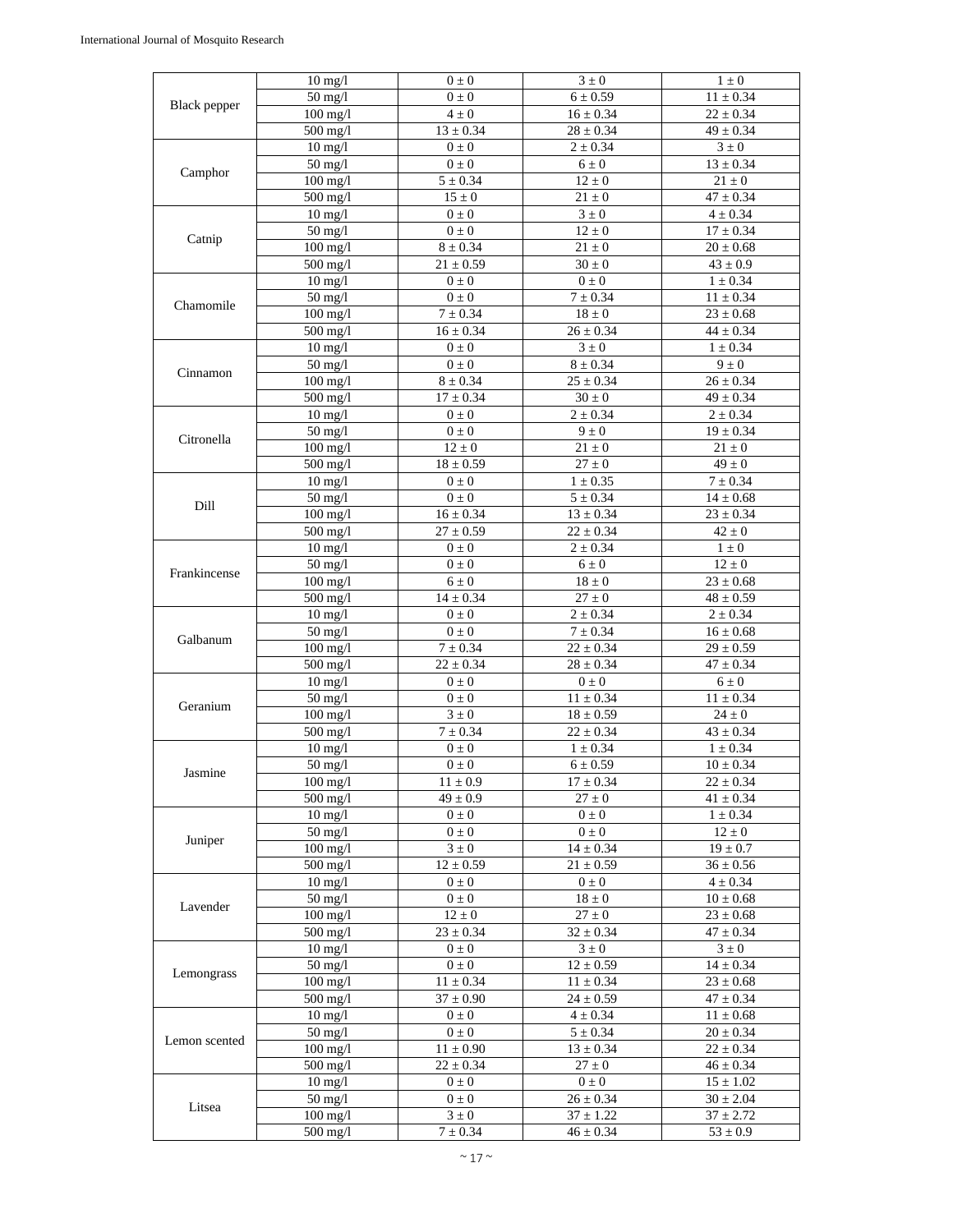| Peppermint | $10 \text{ mg}/l$     | $0\pm 0$      | $0\pm 0$      | $3\pm0$       |
|------------|-----------------------|---------------|---------------|---------------|
|            | 50 mg/l               | $0 \pm 0$     | $18 \pm 0.59$ | $11 \pm 0.34$ |
|            | $100 \text{ mg/l}$    | $11 \pm 1.22$ | $27 \pm 0.59$ | $22 \pm 1.7$  |
|            | $500 \text{ mg/l}$    | $20 \pm 0.9$  | $39 \pm 0.59$ | $52 \pm 0.34$ |
|            | $10 \text{ mg}/l$     | $0\pm 0$      | $3\pm0$       | $1 \pm 0.34$  |
|            | $50$ mg/l             | $0\pm 0$      | $10 \pm 0.34$ | $15 \pm 0$    |
| Rosemary   | $100$ mg/l            | $13 \pm 0.34$ | $17 \pm 0.34$ | $23 \pm 0.68$ |
|            | $500$ mg/l            | $25 \pm 0.68$ | $25 \pm 0.68$ | $39 \pm 0$    |
|            | $10 \text{ mg}/l$     | $0\pm 0$      | $2 \pm 0.34$  | $7 \pm 0.34$  |
|            | $50 \text{ mg}/l$     | $0\pm 0$      | $18 \pm 0$    | $29 \pm 0.34$ |
| Rosewood   | $100$ mg/l            | $14 \pm 0.68$ | $26 \pm 0.34$ | $37 \pm 0.34$ |
|            | 500 mg/l              | $16 \pm 0.34$ | $48 \pm 0.59$ | $56 \pm 0.34$ |
|            | $10 \text{ mg}/l$     | $0\pm 0$      | $0 \pm 0$     | $1 \pm 0.34$  |
|            | $50 \text{ mg}/l$     | $0\pm 0$      | $0 \pm 0$     | $9 \pm 0$     |
| Tagetes    | $100$ mg/l            | $7 \pm 0.34$  | $21 \pm 0.59$ | $22 \pm 0.34$ |
|            | $500$ mg/l            | $11 \pm 0.9$  | $29 \pm 0.34$ | $43\pm0.34$   |
|            | $10 \text{ mg}/l$     | $0\pm 0$      | $3\pm0$       | $4 \pm 0.34$  |
|            | $50 \text{ mg/l}$     | $0\pm 0$      | $15 \pm 0.59$ | $12 \pm 0.68$ |
| Thyme      | $100$ mg/l            | $5 \pm 0.34$  | $24 \pm 0.59$ | $21 \pm 0$    |
|            | $\overline{500}$ mg/l | $16 \pm 0.34$ | $33 \pm 0$    | $47 \pm 0.34$ |
|            | $10 \text{ mg/l}$     | $0\pm 0$      | $0\pm 0$      | $0 \pm 0$     |
|            | $50 \text{ mg}/l$     | $0\pm 0$      | $0 \pm 0$     | $0 \pm 0$     |
| Acetone    | $100 \text{ mg/l}$    | $0\pm 0$      | $0 \pm 0$     | $0 \pm 0$     |
|            | $500$ mg/l            | $0 \pm 0$     | $0\pm 0$      | $0 \pm 0$     |

| <b>Table 2:</b> 24hrs LC <sub>50</sub> values (mg/l) and their 95% (upper and lower) limits and Chi-square ( $X^2$ ) values of 23 essential oils for |
|------------------------------------------------------------------------------------------------------------------------------------------------------|
| the 3 <sup>rd</sup> instar larvae of Ae, aegypti.                                                                                                    |

|                     | 95%          |                                   |                   |              |  |
|---------------------|--------------|-----------------------------------|-------------------|--------------|--|
| Compound            | $LC_{50}$    | <b>Lower Limit to Upper limit</b> | $Slope \pm SEM$   | $X2(df=2)$   |  |
| Amyris              | 150.163      | 113.965 - 207.077                 | $1.590 \pm 0.191$ | 1.473        |  |
| Basil               | 211.45       | 152.192 - 324.032                 | $1.344 \pm 0.183$ | 1.418        |  |
| <b>Black pepper</b> | 150.414      | 116.834 - 200.540                 | $1.787 \pm 0.210$ | 0.244        |  |
| Camphor             | 144.667      | 106.509 - 207.992                 | $1.374 \pm 0.176$ | 1.957        |  |
| Catnip              | 181.684      | 83.22 - 841.283                   | $1.397 \pm 0.184$ | 2.5976       |  |
| Chamomile           | 181.96       | 136.794 - 256.994                 | $1.559 \pm 0.196$ | 0.752        |  |
| Cinnamon            | 149.744      | 116.871 - 198.170                 | $1.835 \pm 0.214$ | 1.663        |  |
| Citronella          | 136.499      | 65.034 - 421.862                  | $1.526 \pm 0.187$ | 2.5981       |  |
| Dill                | 103.57       | 63.002 - 187.972                  | $0.772 \pm 0.144$ | 0.009        |  |
| Frankincense        | 155.767      | 119.972 - 210.531                 | $1.713 \pm 0.205$ | 0.106        |  |
| Galbanum            | 129.655      | 97.622 - 178.628                  | $1.496 \pm 0.183$ | 1.173        |  |
| Geranium            | 61.154       | $40.180 - 91.205$                 | $0.999 \pm 0.151$ | 1.022        |  |
| Jasmine             | 212.073      | 156.011 - 313.140                 | $1.467 \pm 0.192$ | 1.143        |  |
| Juniper             | 276.076      | 190.498 - 465.987                 | $1.253 \pm 0.182$ | 1.241        |  |
| Lavender            | 162.856      | 75.54 - 636.242                   | $1.447 \pm 0.180$ | 2.6485       |  |
| Lemon scented       | 70.711       | 46.097 - 108.466                  | $0.951 \pm 0.149$ | 0.939        |  |
| Lemongrass          | 79.711       | 60.629 - 105.769                  | $1.567 \pm 0.183$ | 1.043        |  |
| Litsea              | 46.775       | $30.868 - 67.463$                 | $1.082 \pm 0.156$ | 0.391        |  |
| Peppermint          | 135.831      | 67.62 - 378.441                   | $1.732 \pm 0.200$ | 2.7506       |  |
| Rosemary            | 206.598      | 92.025 - 1281.667                 | $1.285 \pm 0.178$ | 2.4703       |  |
| Rosewood            | 57.8         | 43.428 - 76.078                   | $1.556 \pm 0.183$ | 0.353        |  |
| Tagetes             | 199.617      | 149.682 - 284.649                 | $1.573 \pm 0.199$ | 0.994        |  |
| Thyme               | 161.152      | 118.549 - 233.840                 | $1.398 \pm 0.177$ | 1.367        |  |
| Acetone             | $\mathbf{0}$ | $\Omega$                          | $\Omega$          | $\mathbf{0}$ |  |

**Table 3:** Mean number of egg laying by gravid *Ae. aegypti* female and their oviposition activity index for 23 essential oils. Significant differences between tested and control by paired *t*-test (*P*< 0.05).

| <b>Compound</b> | Conc.              | Mean number of egg laying $\pm$ SE |                    | OVI    | ER    | t test value |
|-----------------|--------------------|------------------------------------|--------------------|--------|-------|--------------|
|                 |                    | <b>Treated</b>                     | <b>Control</b>     |        |       |              |
| Amyris          | $10 \text{ mg}/1$  | $226.25 + 9.97$                    | $226.75 \pm 23.76$ | 0.0    | 0.22  | 0.985        |
|                 | $50 \text{ mg}/1$  | $186.50 \pm 10.84$                 | $270.25 \pm 13.28$ | $-0.2$ | 30.99 | < 0.001      |
|                 | $100 \text{ mg/l}$ | $140.25 + 5.28$                    | $364.25 + 11.61$   | $-0.4$ | 61.5  | < 0.001      |
| Basil           | $10 \text{ mg}/1$  | $241.00 \pm 5.40$                  | $244.00 + 2.92$    | 0.0    | 1.23  | 0.642        |
|                 | $50 \text{ mg}/1$  | $142.00 \pm 15.67$                 | $304.75 \pm 8.81$  | $-0.4$ | 53.4  | < 0.001      |
|                 | $100 \text{ mg}/1$ | $121.25 + 15.40$                   | $358.75 + 6.32$    | $-0.5$ | 66.2  | < 0.001      |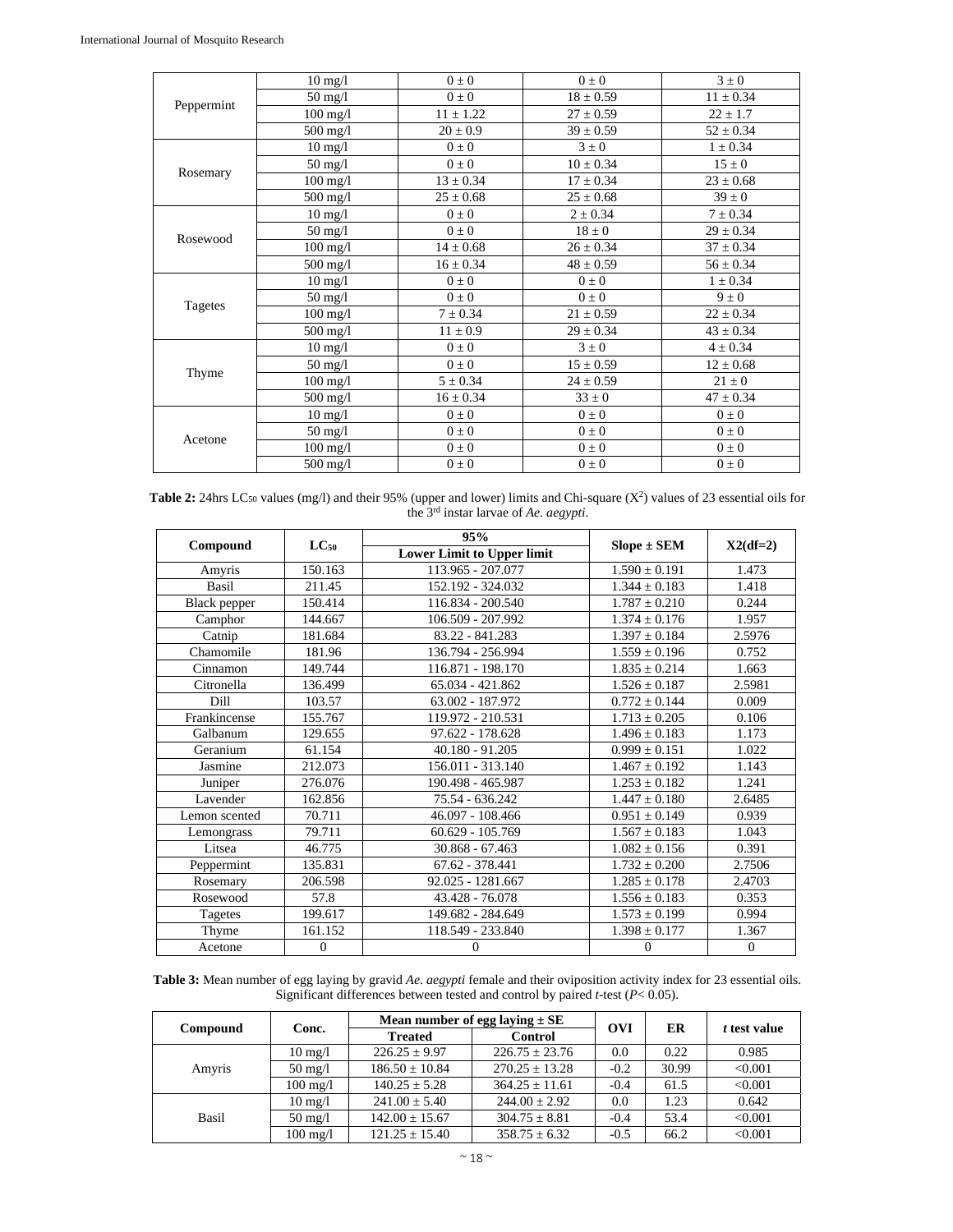| Black pepper  | $10 \text{ mg}/l$   | $257.75 \pm 5.34$            | $237.00 \pm 28.53$ | 0.0    | $-8.76$  | 0.502   |
|---------------|---------------------|------------------------------|--------------------|--------|----------|---------|
|               | $50$ mg/l           | $165.50 \pm 9.13$            | $299.00 \pm 4.14$  | $-0.3$ | 44.65    | < 0.001 |
|               | $100$ mg/l          | $148.00 \pm 3.54$            | $365.00 \pm 11.75$ | $-0.4$ | 59.45    | < 0.001 |
|               | $10$ mg/l           | $192.00 \pm 2.55$            | $227.25 \pm 6.73$  | $-0.1$ | 15.51    | 0.003   |
| Camphor       | $50$ mg/l           | $167.25 \pm 34.24$           | $318.50 \pm 17.83$ | $-0.3$ | 47.49    | < 0.001 |
|               | $100$ mg/l          | $122.50 \pm 4.09$            | $443.75 \pm 32.59$ | $-0.6$ | 72.39    | < 0.001 |
|               | $10 \text{ mg}/l$   | $185.75 \pm 6.47$            | $155.25 \pm 14.09$ | 0.1    | $-19.65$ | 0.097   |
|               |                     |                              |                    |        | 55.76    |         |
| Catnip        | $50 \text{ mg}/l$   | $150.75 \pm 3.33$            | $340.75 \pm 8.81$  | $-0.4$ |          | < 0.001 |
|               | $100$ mg/l          | $124.75 \pm 5.47$            | $442.25 \pm 17.75$ | $-0.6$ | 71.79    | < 0.001 |
|               | $10 \text{ mg/l}$   | $208.75 \pm 18.99$           | $162.50 \pm 17.29$ | 0.1    | $-28.46$ | 0.122   |
| Chamomile     | $50 \text{ mg/l}$   | $118.75 \pm 10.84$           | $256.50 \pm 6.70$  | $-0.4$ | 53.7     | < 0.001 |
|               | $100$ mg/l          | $124.25 \pm 4.96$            | $316.75 \pm 2.50$  | $-0.4$ | 60.77    | < 0.001 |
|               | $10 \text{ mg/l}$   | $212.00 \pm 8.06$            | $225.25 \pm 33.82$ | 0.0    | 5.88     | 0.716   |
| Cinnamon      | $50$ mg/l           | $103.25\pm3.35$              | $286.25 \pm 26.55$ | $-0.5$ | 63.93    | < 0.001 |
|               | $100$ mg/l          | $88.50 \pm 3.93$             | $345.00 \pm 25.95$ | $-0.6$ | 74.35    | < 0.001 |
|               | $10$ mg/l           | $\overline{221.75 \pm 4.52}$ | $271.25 \pm 6.68$  | $-0.1$ | 18.25    | < 0.001 |
| Citronella    | $50$ mg/l           | $133.75 \pm 11.33$           | $362.50 \pm 2.96$  | $-0.5$ | 63.1     | < 0.001 |
|               |                     |                              |                    |        |          |         |
|               | $100$ mg/l          | $115.00 \pm 7.52$            | $423.75 \pm 20.55$ | -0.6   | 72.86    | < 0.001 |
|               | $10 \text{ mg}/l$   | $230.00 \pm 8.15$            | $235.25 \pm 6.18$  | 0.0    | 2.23     | 0.626   |
| Dill          | $50 \text{ mg}/l$   | $131.50 \pm 4.73$            | $340.75 \pm 11.55$ | 0.0    | 61.41    | < 0.001 |
|               | $100 \text{ mg}/l$  | $125.75 \pm 0.85$            | $434.25 \pm 10.59$ | -0.6   | 71.04    | < 0.001 |
|               | $10$ mg/l           | $241.50 \pm 12.24$           | $248.00 \pm 5.05$  | 0.0    | 2.62     | 0.641   |
| Frankincense  | $50 \text{ mg/l}$   | $148.00 \pm 7.45$            | $315.25 \pm 27.51$ | $-0.4$ | 53.05    | 0.001   |
|               | $100$ mg/l          | $120.25 \pm 3.52$            | $392.75 \pm 14.29$ | $-0.5$ | 69.38    | < 0.001 |
|               | $10 \text{ mg}/l$   | $236.50 \pm 9.65$            | $283.00 \pm 12.61$ | $-0.1$ | 16.43    | 0.026   |
| Galbanum      | $50 \text{ mg}/l$   | $103.00 \pm 0.71$            | $329.50 \pm 8.63$  | $-0.5$ | 68.75    | < 0.001 |
|               | $100$ mg/l          | $101.00 \pm 2.68$            | $486.00 \pm 5.97$  | $-0.7$ | 79.22    | < 0.001 |
|               | $10 \text{ mg}/l$   | $202.75 \pm 8.28$            | $246.00 \pm 8.42$  | $-0.1$ | 17.58    | 0.011   |
| Geranium      | $50 \text{ mg}/l$   | $104.75 \pm 2.21$            | $334.75 \pm 23.77$ | $-0.5$ | 68.71    | < 0.001 |
|               |                     |                              |                    |        |          |         |
|               | $100 \text{ mg}/l$  | $77.50\pm8.58$               | $430.50 \pm 18.54$ | $-0.7$ | 82       | < 0.001 |
|               | $10$ mg/ $1$        | $225.57 \pm 4.09$            | $221.75 \pm 4.09$  | 0.1    | $-15.22$ | 0.001   |
| Jasmine       | $50 \text{ mg/l}$   | $185.50 \pm 25.93$           | $306.75 \pm 31.11$ | $-0.3$ | 39.53    | 0.024   |
|               | $100$ mg/l          | $158.50 \pm 4.66$            | $309.50 \pm 34.60$ | $-0.3$ | 50.08    | 0.004   |
|               | $10$ mg/l           | $265.75\pm9.01$              | $133.25 \pm 4.68$  | 0.3    | $-99.44$ | < 0.001 |
| Juniper       | $50$ mg/l           | $252.00 \pm 4.49$            | $154.25 \pm 9.08$  | 0.2    | 24       | 0.006   |
|               | $100$ mg/l          | $177.50 \pm 7.47$            | $347.75 \pm 30.47$ | $-0.3$ | 48.96    | 0.002   |
|               | $10$ mg/l           | $257.75 \pm 4.75$            | $230.25 \pm 9.51$  | 0.1    | $-11.94$ | 0.041   |
| Lavender      | $50$ mg/l           | $130.25 \pm 9.90$            | $373.00 \pm 7.69$  | $-0.5$ | 65.08    | < 0.001 |
|               | $100$ mg/l          | $107.25 \pm 2.78$            | $433.00 \pm 10.60$ | $-0.6$ | 75.23    | < 0.001 |
|               | $10$ mg/l           | $211.50\pm7.80$              | $223.00 \pm 23.57$ | 0.0    | 5.16     | 0.66    |
| Lemon scented | $\frac{1}{50}$ mg/l | $103.00 \pm 3.49$            | $291.50 \pm 37.74$ | $-0.5$ | 64.67    | < 0.001 |
|               | $100 \text{ mg/l}$  | $93.50 \pm 4.65$             | $468.25 \pm 7.58$  | $-0.7$ | 80.03    | < 0.001 |
|               | $10 \text{ mg/l}$   | $209.50 \pm 12.66$           | $282.75 \pm 20.86$ | $-0.2$ | 25.91    | 0.024   |
| Lemongrass    | $50 \text{ mg/l}$   | $121.75 \pm 5.22$            | $316 \pm 21.01$    | -0.4   | 61.53    | < 0.001 |
|               | $100$ mg/l          | $106.00 \pm 5.60$            | $480 \pm 4.77$     | $-0.6$ | 77.95    | < 0.001 |
|               |                     |                              |                    |        |          |         |
|               | $10 \text{ mg/l}$   | $225.00 \pm 12.21$           | $340.00 \pm 26.84$ | $-0.2$ | 33.82    | 0.007   |
| Litsea        | $50 \text{ mg}/l$   | $91.00 \pm 3.03$             | $319.00 \pm 13.20$ | $-0.6$ | 71.47    | < 0.001 |
|               | $100 \text{ mg/l}$  | $65.25 \pm 7.81$             | $508.75 \pm 16.54$ | -0.8   | 87.17    | < 0.001 |
|               | $10$ mg/l           | $256.00 \pm 4.14$            | $266.25 \pm 19.61$ | 0.0    | 3.85     | 0.627   |
| Peppermint    | $50 \text{ mg/l}$   | $156.25 \pm 4.15$            | $279.00 \pm 6.07$  | -0.3   | 44       | < 0.001 |
|               | $100$ mg/l          | $124.75 \pm 0.63$            | $450.50 \pm 19.29$ | -0.6   | 72.31    | < 0.001 |
|               | $10 \text{ mg/l}$   | $255.00 \pm 7.52$            | $273.75 \pm 11.06$ | 0.0    | 6.85     | 0.211   |
| Rosemary      | $50$ mg/l           | $143.25 \pm 5.68$            | $296.25 \pm 5.14$  | $-0.4$ | 51.65    | < 0.001 |
|               | $100 \text{ mg/l}$  | $117.25 \pm 5.78$            | $439.25 \pm 8.34$  | $-0.6$ | 73.3     | < 0.001 |
|               | $10 \text{ mg}/l$   | $225.75 \pm 6.79$            | $332.75 \pm 25.69$ | -0.2   | 32.16    | 0.008   |
| Rosewood      | $50$ mg/l           | $101.25 \pm 7.27$            | $285.00 \pm 32.21$ | -0.5   | 64.47    | 0.001   |
|               | $100$ mg/l          | $88.50 \pm 5.39$             | $491.75 \pm 11.09$ | $-0.7$ | 82       | < 0.001 |
|               | $10 \text{ mg/l}$   | $265.50 \pm 2.53$            | $19.50 \pm 22.32$  | 0.2    | $-37.92$ | 0.017   |
|               |                     |                              |                    |        |          |         |
| Tagetes       | $50 \text{ mg/l}$   | $183.00 \pm 6.14$            | $259.00 \pm 9.79$  | $-0.2$ | 29.34    | < 0.001 |
|               | $100$ mg/l          | $157.50 \pm 3.71$            | $380.00 \pm 8.01$  | -0.4   | 58.55    | < 0.001 |
|               | $10$ mg/l           | $240.75 \pm 3.04$            | $205.25 \pm 46.10$ | 0.8    | $-17.3$  | 0.471   |
| Thyme         | $50$ mg/l           | $142.25 \pm 5.28$            | $249.25 \pm 11.30$ | $-0.3$ | 42.93    | < 0.001 |
|               | $100 \text{ mg/l}$  | $132.25 \pm 6.39$            | $319.75 \pm 3.71$  | $-0.4$ | 58.64    | < 0.001 |

The OAI ranges from -1 to +1; the positive index values  $(+)$  indicated that the test solutions were attractants; the negative index values (–) indicated that the test solutions were deterrents and 0 indicating neutral response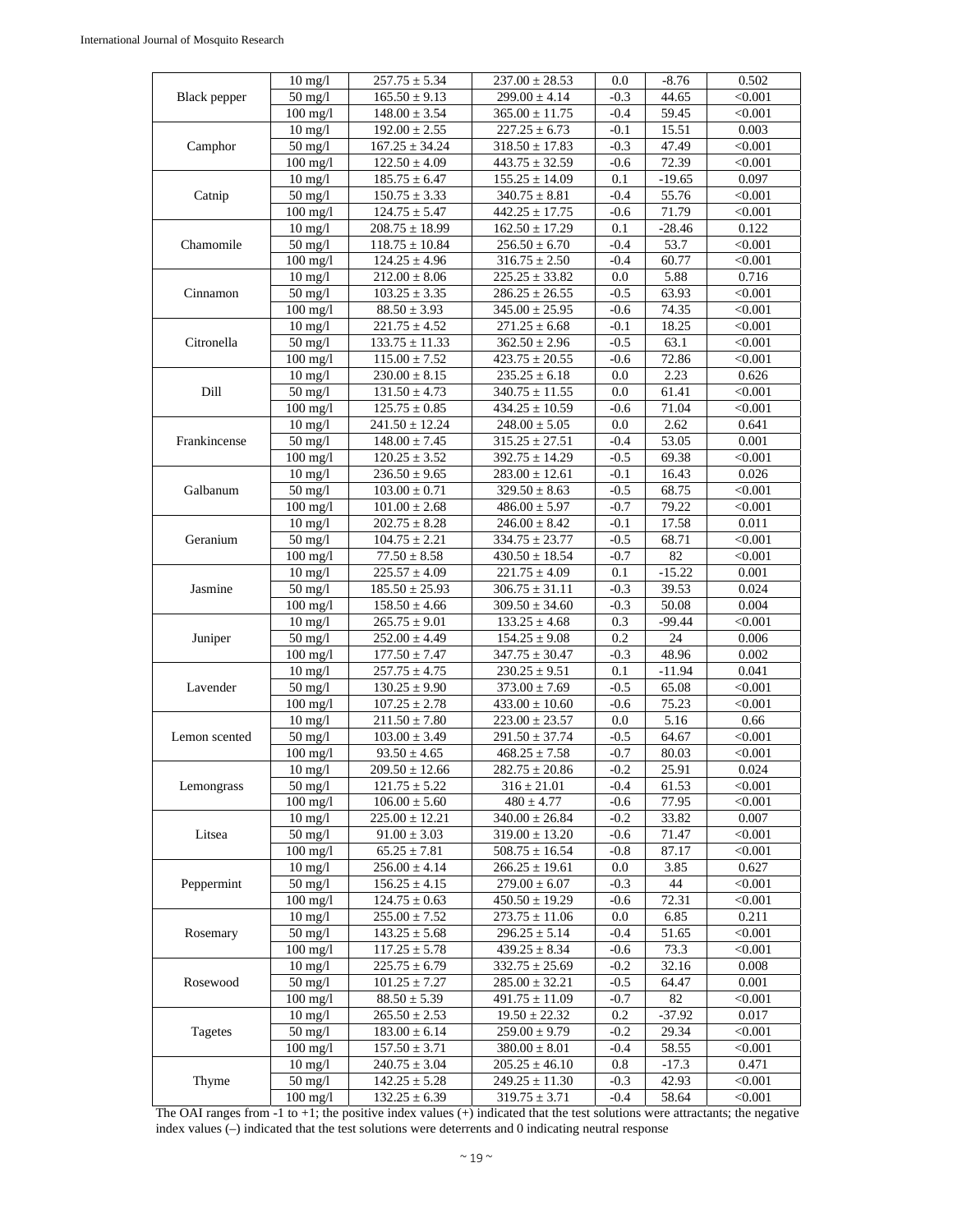# **6. Conclusion**

The present study showed that essential oils can provide larvicidal and deterrent activity against tested *Ae. aegypti* female mosquito. These results could encourage for developing new natural product from plants oil offering an alternative to synthetic products.

#### **7. Acknowledgement**

The authors are grateful to Prof. (Dr.) M. P. Kaushik, Former Director, Defence Research & Development Establishment (D.R.D.E), Gwalior and all the colleagues in the Department of Vector Management Division for their help in maintenance of the *Ae. aegypti* mosquito colony and their support while carrying out the above studies on essential oils. Fragrance and Flavor Development Center (FFDC), Kannuj, Uttar Pradesh, India is also kindly acknowledged by the authors for providing twenty three essential oils for our research purpose.

### **9. References**

- 1. Ahad HA, Reddy KK, Kumar CS, Prasad K, Ravindra B, Sekhar C *et al.* Formulation and Evaluation of Home Made Poly Herbal Liquid Mosquito Repellent. JITPS 2010; 1(2):98-105.
- 2. WHO. Dengue and severe dengue. 2013; (Fact sheet No. 117. Geneva, Updated September 2013). Available at: http://www.who.int/mediacentre/factsheets/ fs117/en/ (accessed September 2013).
- 3. Gu HJ, Cheng SS, Lin CY, Huang CG, Chen WJ, Chang ST. (2009) Repellency of essential oils of Cryptomeria japonica (Pinaceae) against adults of the mosquitoes Ae. aegypti and Ae. albopictus (Diptera:Culicidae). J Agric Food Chem. 2009; 57(23):11127-11133.
- 4. WHO. Dengue and severe dengue [factsheet no. 117, revised January 2012]. Geneva, World Health Organization. 2012. (http://www.who.int/mediacentre/factsheets/fs117/en/; accessed April 2012).
- 5. Koren G, Matsui D, Bailey B. DEET-based insect repellents: safety implications for children and pregnant and lactating women. CMAJ 2003; 169(3):209-12.
- 6. N'Guessan R, Corbel V, Akogbeto M, Rowland M. Reduced Efficacy of Insecticide-treated Nets and Indoor Residual Spraying for Malaria Control in Pyrethroid Resistance Area, Benin. Emerg. Infect. Dis 2007; 13(2):199-206. doi: 10.3201/eid1302.060631
- 7. Das NG, Nath DR, Baruah I, Talukdar PK, Das SC. Field evaluation of herbal mosquito repellents. J Com Dis 2000; 31(4):241-5.
- 8. Jacobson M, Crosby DG. Naturally Occurring Insecticides. Marcel Dekker Inc., New York. 1971; 37(5):915-931.
- 9. Mittal PK, Subbarao SK. Prospect of using herbal product in the control of mosquito vectors. ICMR Bulletin 2003; 33(1):0377-4910.
- 10. Sharma VP, Nagpal BN, Srivastava A. Effectiveness of neem oil mats in repelling mosquitoes. Transaction of the Royal Society of Tropical Medicine and Hygiene 1993; 87:626.
- 11. Sharma VP, Ansari MA. Personal protection from mosquitoes (Diptera: Culicidae) by burning neem oil in kerosene. Indian Journal of Medical Entomology 1994; 31(3):505-507.
- 12. Kweka EJ, Mosha F, Lowassa A, Mahande AM, Kitau J, Matowo J *et al.* Ethnobotanical study of some of mosquito

repellent plants in north-eastern Tanzania. Malar. J 2008; 7:152.

- 13. Govindarajan M, Mathivanan T, Elumalai K, Krishnappa K, Anandan A. Mosquito larvicidal, ovicidal, and repellent properties of botanical extracts against Anopheles stephensi, Ae. aegypti, and Culex quinquefasciatus (Diptera: Culicidae). Parasitol. Res. 2011; 109:353-367.
- 14. Kumar S, Wahab N, Warikoo R. Bioefficacy of Mentha piperita essential oil against dengue fever mosquito (Ae. aegypti L). Asian Pacific Journal of Tropical Biomedicine 2011; 1(2):85-88.
- 15. Sukumar K, Perich MJ, Boobar LR. Botanical derivatives in mosquito control: A Review. J Am Mosq Control Assoc 1991; 7:210-37.
- 16. Moore SJ, Lenglet A, Hill N. Plant-Based Insect Repellents. In: Debboun M, Frances SP and Strickman D (Eds) Insect Repellents: Principles Methods and Use. CRC Press, Boca Raton, Florida. 2006, 275-303.
- 17. Lee S, Tsao R, Peterson C, Coats JR. Insecticidal activity of monoterpenoids to western corn root worm (Coleoptera: Chrysomelidae), two-spotted spider mite (Acari: Tetranychidae), and house fly (Diptera: Muscidae). Journal of Economic Entomology 1997; 90:883-892.
- 18. Panella NAMC, Dolan JJ, Karchessy Y, Xiong J, Peralta-Cruz M, Khasawneh JA *et al.* Use of novel compounds for pest control: insecticidal and acaricidal activity of essential oil components from heartwood of Alaska yellow cedar. J. Med. Entomol 2005; 42:352-358.
- 19. Isman MB, Wan AJ, Passreiter CM. Insecticidal activity of essential oils to the tobacco cut worm, Spodoptera litura. Fitoterapia. 2001; 72:65-68.
- 20. Gbolade AA, Oyedele AO, Sosan MB, Adewayin FB, Soyela OL. Mosquito repellent activities of essential oils from two Nigerian Ocimum species. J Trop Med Plants 2000; 1:146-148.
- 21. WHO. Guidelines for laboratory and field testing of mosquito larvicides. 2005; WHO/CDS/WHOPES/GCDPP/ 2005.13.
- 22. Xue R, Barnard DR, Ali A. Laboratory evaluation of 18 repellent compounds as oviposition deterrents of Ae. albopictus and as larvicides of Ae. aegypti, Anopheles quadrimaculatus, and Culex quinquefasciatus. J Am Mosq Control Assoc. 2003; 19(4):397-403.
- 23. Karmer WL, Mulla MS. Oviposition attractant and repellents of mosquitoes: Oviposition response of Culex mosquitoes to organic infusions. Environ. Entomol. 1979; 8:1111-1117.
- 24. Rajkumar S, Jebanesan A. Larvicidal and oviposition activity of Cassia obtusifolia Linn (Family: Leguminosae) leaf extract against malarial vector, Anopheles stephensi Liston (Diptera: Culicidae). Parasitology Research 2009; 104(2):337-340.
- 25. Kiran SR, Bhavani K, Devi PS, Rao BRR, Reddy KJ. Composition and larvicidal activity of leaves and stem essential oils of Chloroxylon swietenia DC, against Ae. aegypti and Anopheles stephensi, Bioresour. Technol. 2006; 97:2481-2484.
- 26. Tawatsin A, Asavadachanukorn P, Thavara U, Komalamisra N, Mulla MS. Repellency of essential oils extracted from plants in Thailand against four mosquito vectors (Diptera: culicidae) and oviposition deterrent effect against Ae. aegypti (Diptera: culicidae). South East